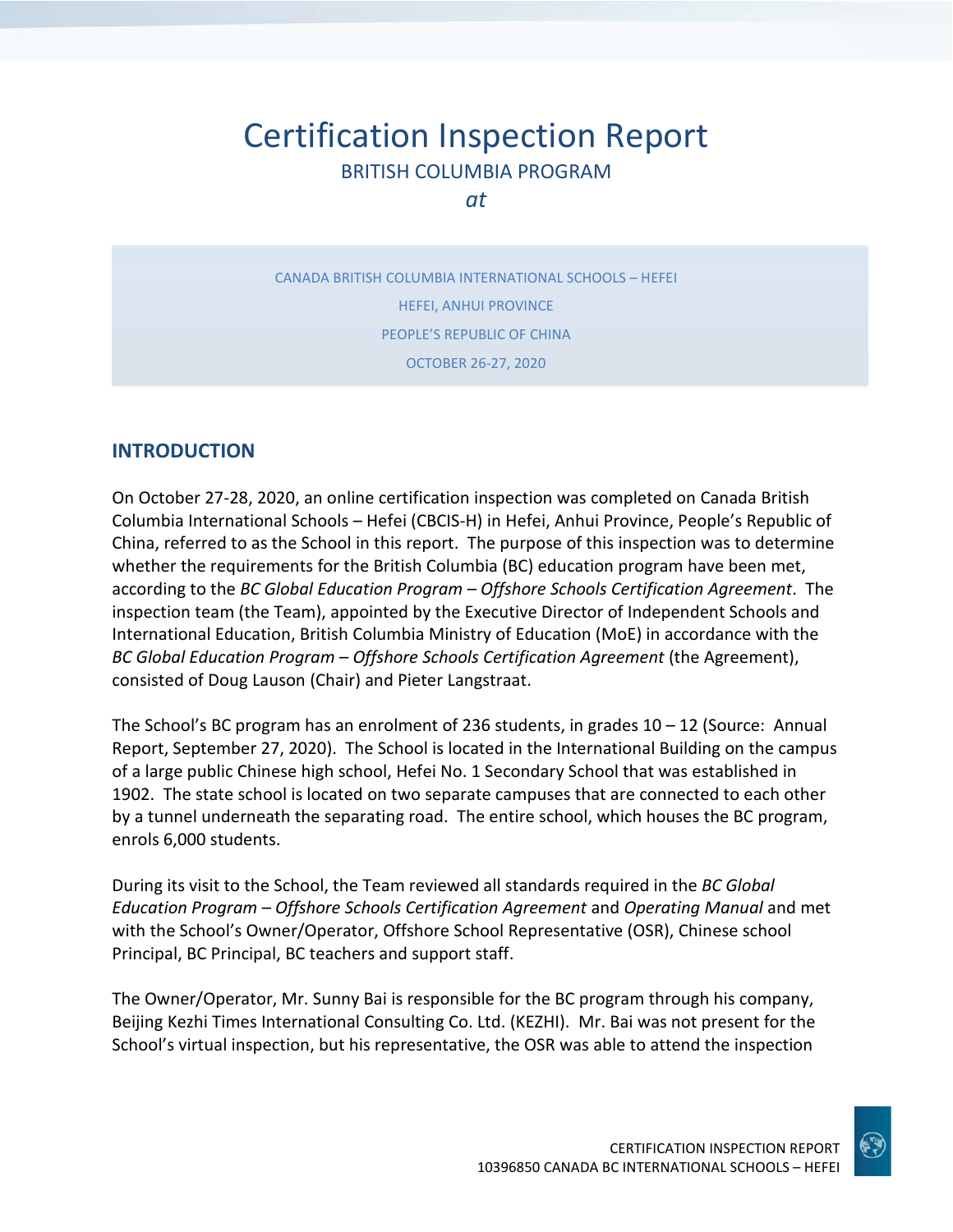virtually. The KEZHI school's superintendent was able to attend the inspection. Mr. Bai operates four additional BC offshore schools in the People's Republic of China:

 $\overline{\phantom{a}}$ 

- Canada British Columbia International Schools Changchun,
- Canada British Columbia International Schools Chengdu,
- Canada British Columbia International Schools Kunming, and
- Canada British Columbia International Schools Langfang

Mr. Bai also operates Lowell High School in Vancouver, BC, an independent high school that teaches the BC graduation program. There is a twinning relationship between the Vancouver school and the six schools in China that allows student exchanges for a semester or a complete year. In addition, summer and winter camps are held by the Vancouver school that students in China are able to attend.

The BC program's philosophy, objectives and special features include the school's Mission Statement: "We are dedicated to preparing our students for success in a rapidly changing world by providing a supportive learning environment that recognizes and respects individual differences, encourages students to challenge personal limits and promotes excellence". In addition, the School has a special focus to develop a strong sense of social responsibility and personal awareness in the students.

The Team would like to thank Canada British Columbia International Schools – Hefei for its hospitality, cooperation, and preparedness for the inspection visit.

| report.                        |                                                                                                                                                                                                                                               |                        | The School has satisfactorily addressed requirements contained in the previous inspection |
|--------------------------------|-----------------------------------------------------------------------------------------------------------------------------------------------------------------------------------------------------------------------------------------------|------------------------|-------------------------------------------------------------------------------------------|
| $\boxtimes$ Requirement<br>Met | $\Box$ Requirement<br><b>Partially Met</b>                                                                                                                                                                                                    | Requirement<br>Not Met | $\Box$ Not<br>Applicable                                                                  |
| Comment:                       | The School had a follow-up meeting with the Inspector of the 2019/20 inspection on<br>aligning planning documents with the revised curriculum and modification of the student<br>report card. All three requirements were satisfactorily met. |                        | September 23, 2020. The previous inspection report listed three requirements dealing with |

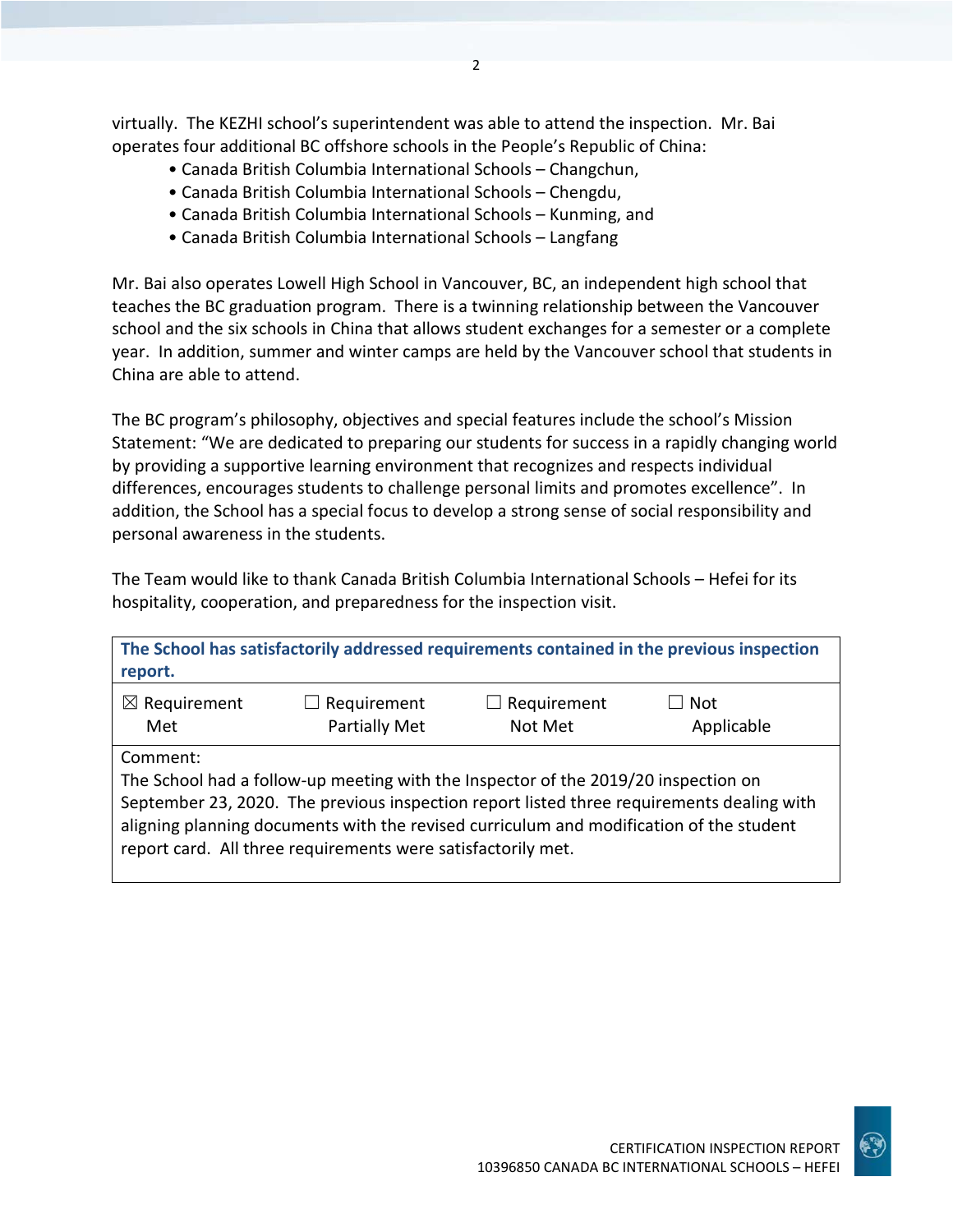#### **BUSINESS PLAN 1.0**

| The Owner/Operator has submitted a business plan to the BC Ministry of Education,<br>confirming the sustainability of the program.                                                                                                                                                                                                                                                                                                                                                                                                                                                                                                                                                                                                                                                                                                                                                                                                                            |                                            |                                                                                                                                                                                         |  |
|---------------------------------------------------------------------------------------------------------------------------------------------------------------------------------------------------------------------------------------------------------------------------------------------------------------------------------------------------------------------------------------------------------------------------------------------------------------------------------------------------------------------------------------------------------------------------------------------------------------------------------------------------------------------------------------------------------------------------------------------------------------------------------------------------------------------------------------------------------------------------------------------------------------------------------------------------------------|--------------------------------------------|-----------------------------------------------------------------------------------------------------------------------------------------------------------------------------------------|--|
| $\boxtimes$ Requirement<br>Met                                                                                                                                                                                                                                                                                                                                                                                                                                                                                                                                                                                                                                                                                                                                                                                                                                                                                                                                | $\Box$ Requirement<br><b>Partially Met</b> | $\Box$ Requirement<br>Not Met                                                                                                                                                           |  |
| Comment:<br>The School completed the Annual Report on September 23, 2020 in which is described its<br>business plan in detail that included building on the strong academic performance of its<br>2019/20 graduates all of whom secured placements at Canadian and other Western<br>universities. The recruitment strategies implemented through the summer resulted in a good<br>number of new students and it also retained seven of ten teachers from the previous year.<br>The establishment of a Parent Council allows parents to become involved in their child's<br>education and the strong relationships with the Chinese host school allows open<br>collaboration to provide the best possible education to its students.<br>Despite the COVID-19 pandemic, the School has begun on a positive note due to the foresight<br>and leadership of the Principal who stayed in Hefei over the summer to ensure that the<br>school year started smoothly. |                                            |                                                                                                                                                                                         |  |
| Commendation:<br>The School is commended for involving parents in the School, creating a closer school<br>community that functions collaboratively for the common goal of providing what is best for<br>students.                                                                                                                                                                                                                                                                                                                                                                                                                                                                                                                                                                                                                                                                                                                                             |                                            |                                                                                                                                                                                         |  |
| the school is operating near normal.                                                                                                                                                                                                                                                                                                                                                                                                                                                                                                                                                                                                                                                                                                                                                                                                                                                                                                                          |                                            | The Principal is commended for sacrificing his summer vacation to ensure that the school<br>operations continued with as few disruptions as possible. His efforts were well rewarded as |  |
| <b>INSPECTION CATALOGUE 2.0</b>                                                                                                                                                                                                                                                                                                                                                                                                                                                                                                                                                                                                                                                                                                                                                                                                                                                                                                                               |                                            |                                                                                                                                                                                         |  |

| 2.02 The Owner/Operator meets all requirements as set forth in the BC Global Education<br>Program Offshore Schools Certification Agreement (the Agreement). |                      |                    |  |
|-------------------------------------------------------------------------------------------------------------------------------------------------------------|----------------------|--------------------|--|
| $\boxtimes$ Requirement                                                                                                                                     | $\Box$ Requirement   | $\Box$ Requirement |  |
| Met                                                                                                                                                         | <b>Partially Met</b> | Not Met            |  |
| Comment:                                                                                                                                                    |                      |                    |  |
| The Owner/Operator, Mr. Sunny Bai, and his company (KEZHI) meet all the requirements as                                                                     |                      |                    |  |
| set forth in section 5.00, Qualification Criteria for Owners/Operators, section 37.00                                                                       |                      |                    |  |
| Owner/Operator Representations, Warranties and Obligations and Schedule A of the                                                                            |                      |                    |  |
| Agreement. As mentioned previously, Mr. Bai operates four other KEZHI BC offshore schools                                                                   |                      |                    |  |

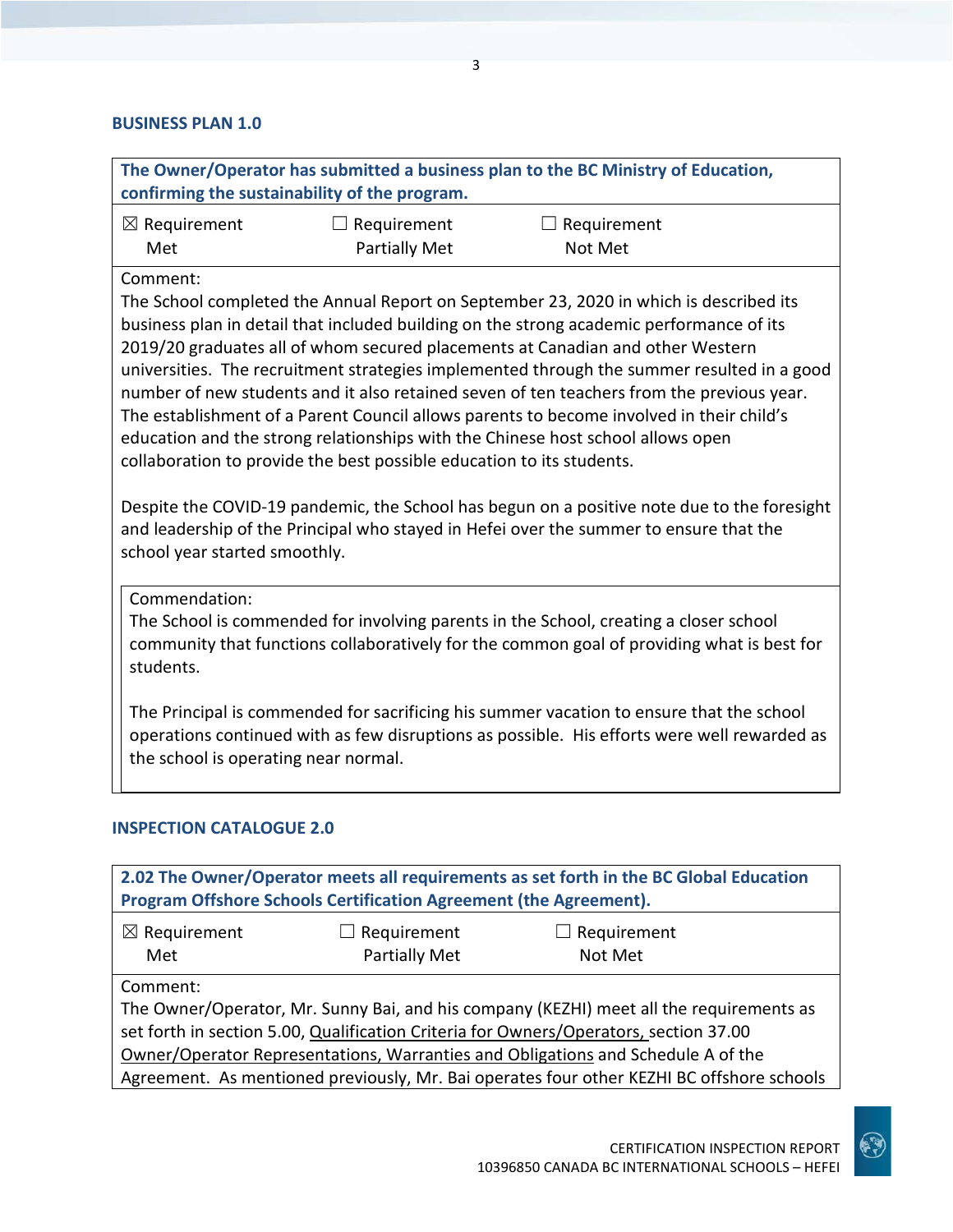in the cities of Changchun, Chengdu, Kunming and Langfang. His system of KEZHI schools are supervised by the Superintendent, Mr. Kyle Chong.

KEZHI also meets the representations, warranties and obligations described in section 7.00 of the Agreement. Furthermore, the Owner/Operator fulfils the roles and responsibilities described in section 5 of *the British Columbia Global Education Program Operating Manual for Offshore Schools.*

Commendation:

Through the Superintendent and the OSR, the system of KEZHI schools is well organized, stable, and up to date on the educational requirements of the Ministry of Education Global Education Program.

| 2.03 The Owner/Operator has written approval from the appropriate government entity to<br>operate the offshore school, as outlined in section 5.03 of the Agreement.                                                                                                                                                                                                                                                                                                       |                                                                                 |                                                                                                                                                                                                                                                                                                                                                                        |
|----------------------------------------------------------------------------------------------------------------------------------------------------------------------------------------------------------------------------------------------------------------------------------------------------------------------------------------------------------------------------------------------------------------------------------------------------------------------------|---------------------------------------------------------------------------------|------------------------------------------------------------------------------------------------------------------------------------------------------------------------------------------------------------------------------------------------------------------------------------------------------------------------------------------------------------------------|
| $\boxtimes$ Requirement<br>Met                                                                                                                                                                                                                                                                                                                                                                                                                                             | $\Box$ Requirement<br><b>Partially Met</b>                                      | $\Box$ Requirement<br>Not Met                                                                                                                                                                                                                                                                                                                                          |
| Comment:                                                                                                                                                                                                                                                                                                                                                                                                                                                                   | after the annual inspection. The current certificate is valid to June 30, 2021. | The Owner/Operator has approval to establish the School (originally called Sino-Canada<br>International Secondary School) from the Anhui Province Education Department (May 3,<br>2011). The School opened its doors in the subsequent year and since then has certification<br>from the BC Ministry of Education (Certificate #10396850-020) that is renewed annually |
| The Team also examined a letter of no objection from the Hefei Education Bureau<br>(September 23, 2020) that expressly states that it approves and has no objection for Beijing<br>Kezhi Times Consulting Co. Ltd. to operate the School housed within Hefei No. 1 High School,<br>delivering the BC education program to students in grades 10 to 12 and hiring teachers with a<br>Certificate of Qualification from British Columbia. This letter expires December 2023. |                                                                                 |                                                                                                                                                                                                                                                                                                                                                                        |
| Commendation:<br>required administrative documents.                                                                                                                                                                                                                                                                                                                                                                                                                        |                                                                                 | The School is commended for providing the Team with certified English translations of the                                                                                                                                                                                                                                                                              |

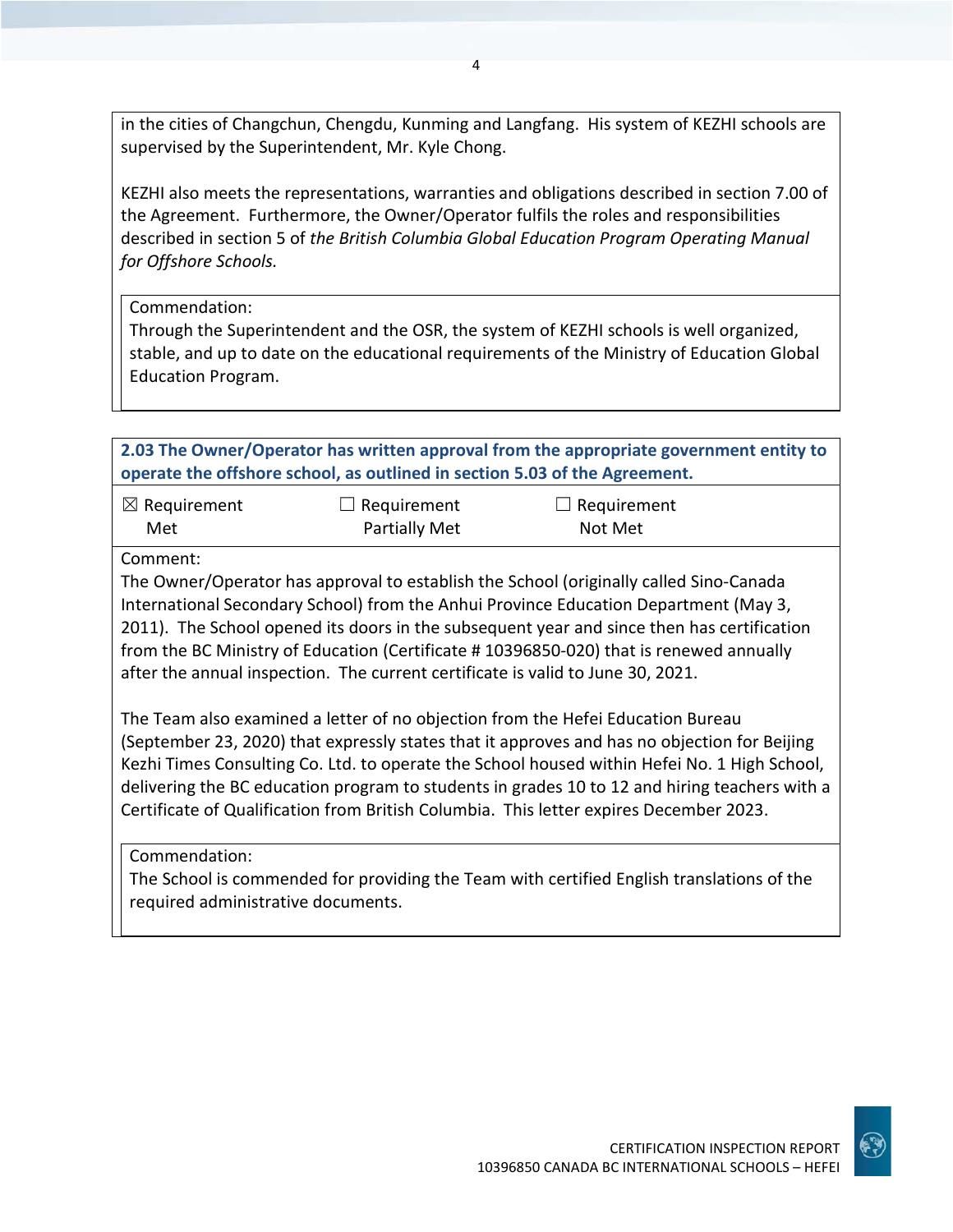## **2.04-2.05 The School meets local building, safety and cafeteria codes and regulations. The facilities are deemed to be suitable to support the BC program.** ☒ Requirement Met  $\Box$  Requirement Partially Met  $\Box$  Requirement Not Met Comment: The School has on file a Letter of Building Compliance (August 14, 2018) from the Hefei Municipal Publications that confirms building safety. The stated expiry date is August 14, 2023. It also has a Food Business License (June 18, 2019) from the Food and Drug Administration of Boahe District, Hefei City to operate the cafeteria. The stated expiry date is April 20, 2023. The Team examined a certified translation of safety approvals document (January 21, 2018) signed by various inspectors declaring that the building is safe. Similarly, the School has on file a translated document titled "Fire Protection Standardization Management System of Hefei No. 1 School". This document is the equivalent of a Fire Prevention Policy, outlining items that should be done to ensure fire safety. The School has two emergency management documents, the main one titled International School Emergency Response Manual. This document consists of five major sections, starting with proactive prior preparation and ending with an appendix that contains the forms and lists. It has an appropriate contact list of the school leaders, emergency phone-tree and the responsibilities of the members of the School Emergency Response Team. The manual describes almost every emergency that could happen in a school including minor injuries, bomb threats, external threats, missing children, and deaths of members of the school community. The second document is the KEZHI BC Offshore Schools Contingency Plan that was developed in the event of an unexpected temporary or permanent closure of the School due to a natural disaster or sudden policy change. The plan provides four alternatives for students to continue their studies: (a) relocation to a close by short-term facility (b) transfer to another KEZHI BC offshore School (c) transfer to Lowell High School in Vancouver, BC and (d) distributed learning courses through Global Ed at SD 73 Business Company in BC. The plan also provides contingency options for the BC-certified teachers that includes relocating them along with the students in options (a), (b) and (c). If option (d) is elected, the School and OSR will assist them in finding suitable employment in China and other countries. This contingency plan is consistent for all KEZHI schools and has been vetted and approved by the OSR. The host school has two school clinics staff by 3 nurses providing medical services 24/7 to both students and staff.

THE KEZHI system of schools developed a Pandemic *Preparedness and Response Plan* that is standard for all KEZHI schools in the PRC. The Plan describes conditions for staff and students to return to school as well as protection systems for both.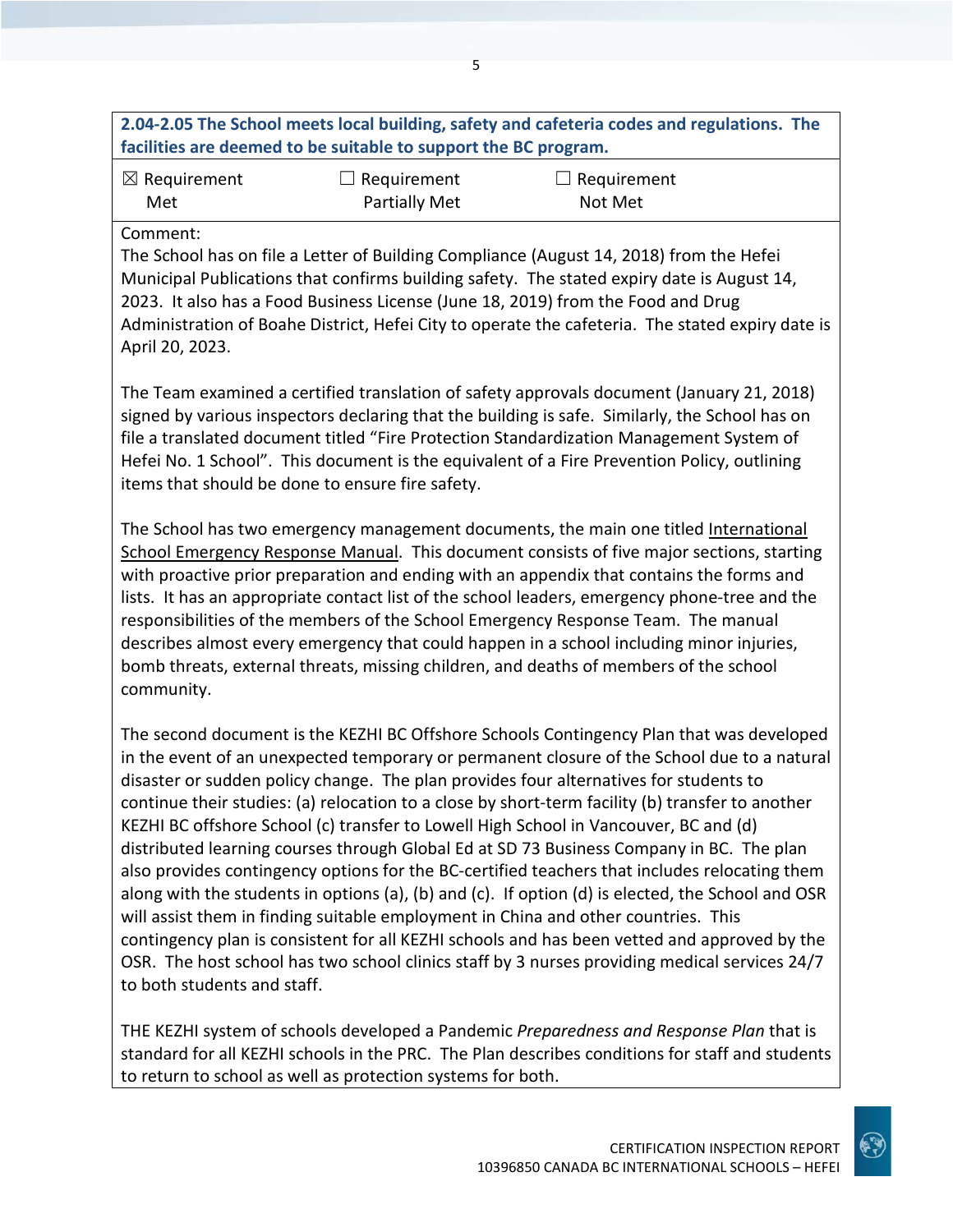#### Commendation:

The School's preparations for a potential emergency are well thought out and described, including what will be done with students and staff if the school is forced to unexpectedly close.

**2.06 Offshore School Representative (OSR) - The Owner/Operator must appoint an individual to act as offshore school representative. This individual must be confirmed by the province and must meet all of the requirements set out in section 14 of the Agreement.**

| $\boxtimes$ Requirement | $\Box$ Requirement | $\Box$ Requirement |  |
|-------------------------|--------------------|--------------------|--|
| Met                     | Partially Met      | Not Met            |  |

#### Comment:

The Offshore School Representative (OSR) supports the KEZHI schools by being the liaison between the Owner/Operator and the Ministry of Education. He is an experienced OSR and has been working in that capacity for KEZHI since September 2015. The Team examined the OSR's job description and confirms that he has the right to legally represent the Owner/Operator in dealings with the Ministry. The job description outlines the responsibility of the OSR to the Owner/Operator and to the School and teachers. These responsibilities are in conformity with section 14 of the Agreement and section 5 of the Operating Manual for Offshore Schools.

The OSR assists the Owner/Operator in administering five Canada British Columbia International Schools. The OSR is experienced with the BC Offshore School Program having been directly involved in it for several years as a teacher and administrator.

The KEZHI system also employs a Superintendent of the CBCIS schools who is responsible for the educational and school administration. Together with the OSR, he collaboratively supports the Principals and teachers of the five schools.

Commendation:

The Team commends the OSR and Superintendent for their leadership in supporting the KEZHI school system of schools ensuring that the meet the regulations of the Agreement, but more importantly that the quality of education given to the students is of a high quality.

CERTIFICATION INSPECTION REPORT

10396850 CANADA BC INTERNATIONAL SCHOOLS – HEFEI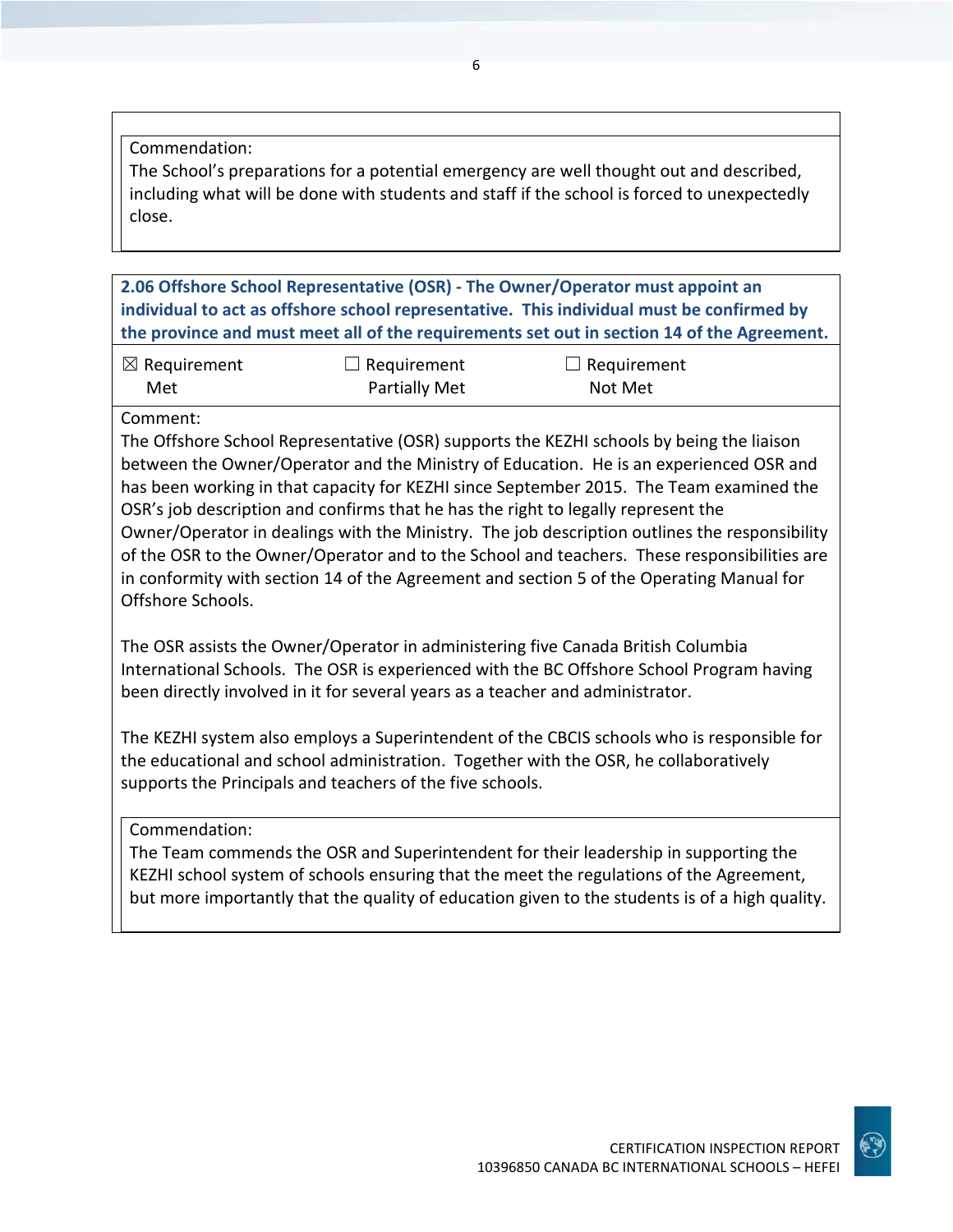| 2.07 The Principal meets the requirements as outlined in section 2.07 of the inspection |  |
|-----------------------------------------------------------------------------------------|--|
| catalogue for offshore schools.                                                         |  |

7

| $\boxtimes$ Requirement | $\Box$ Requirement   | $\Box$ Requirement |
|-------------------------|----------------------|--------------------|
| Met                     | <b>Partially Met</b> | Not Met            |

#### Comment:

The Principal is in his fourth year as the leader of the School. He has 14 years of BC offshore experience and eight years of administrative experience as a principal and vice principal. He was educated at BC universities and has spent the last 17 years abroad, 13 of which have been in the People's Republic of China. This experience is invaluable in his role as the leader of the BC program and has resulted in a strong relationship with the host school.

The Team examined the job description and contract of the Principal which confirms that his duties are in conformity with the *BC Global Education Program Operating Manual* and Schedule A of the Agreement. In summary the Principal is responsible for administrating, supervising, and overseeing the BC program. This includes supervising the development of course overviews, evaluation, and professional development of teachers, establishing a solid program of learning and ensuring that the School meets the requirements of the Ministry of Education. The Principal meets the responsibilities outlined in schedule B Part III of the Agreement.

#### Commendation:

The Principal is an inspiring and strong leader of the BC program as attested to by members of his staff during their interviews with the Team. The host school principal also expressed his confidence and dedication of the BC Principal.

| 2.08 The School meets the administrative support requirements as outlined in section 2.08<br>of the inspection catalogue for offshore schools. |                      |                    |  |
|------------------------------------------------------------------------------------------------------------------------------------------------|----------------------|--------------------|--|
| $\mid$ $\boxtimes$ Requirement                                                                                                                 | $\Box$ Requirement   | $\Box$ Requirement |  |
| Met                                                                                                                                            | <b>Partially Met</b> | Not Met            |  |

#### Comment:

The Principal is assisted by a team of support staff who each execute their responsibilities in an exemplary manner. The vice principal is a newly appointed teacher this year and is being mentored by the Principal in the administration aspects of a BC offshore School. Currently his duties involve working with the staff and generally assisting the Principal. As the school year progresses, the Principal intends to provide the vice principal with more opportunities to learn about administration.

The Principal is also assisted by Chinese national staff who perform vital roles in supporting the students and the teachers. The International Director oversees the international programs at the host school including the BC program. The Chinese Program Manager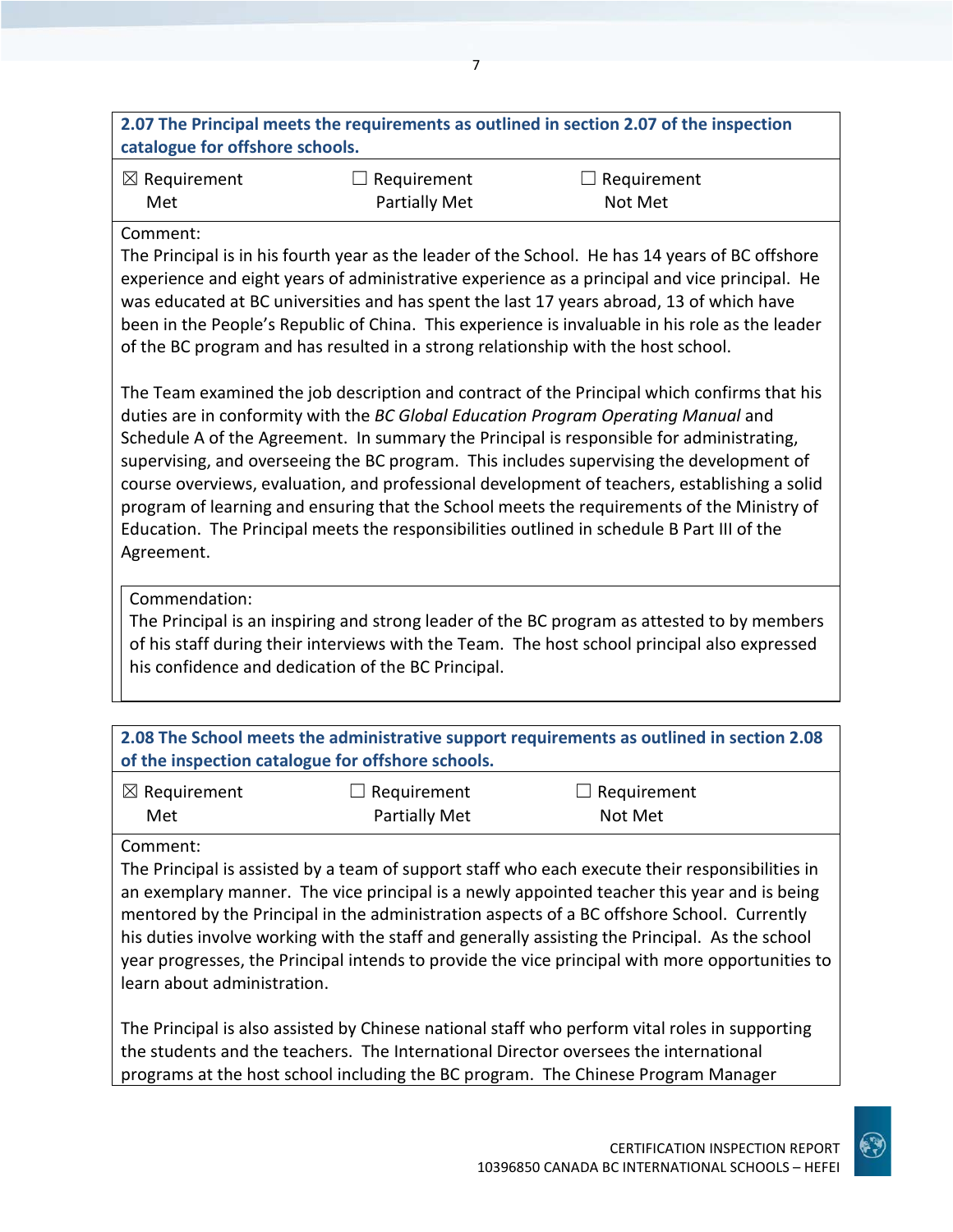supervises the Chinese staff in four areas: Student Recruitment, University Applications, Homeroom Teachers and Communications with the host school. The Counsellor works with students and teachers to ensure that they are well supported. The Homeroom Teachers are vital to providing support to the students in their emotional/social development as well as providing guidance to them on their career choices and university applications.

Commendation:

The Team interviewed some members of the administrative support staff and was impressed by the wealth of expertise and knowledge of their job functions in supporting the students. The School is fortunate in having such a team of dedicated and experienced employees.

| 2.09 The School meets the Student Record requirements as outlined in section 2.09 of the |  |
|------------------------------------------------------------------------------------------|--|
| <b>Inspection Catalogue for offshore schools.</b>                                        |  |
|                                                                                          |  |

| $\boxtimes$ Requirement | $\Box$ Requirement   | $\Box$ Requirement |
|-------------------------|----------------------|--------------------|
| Met                     | <b>Partially Met</b> | Not Met            |

Comment:

The Team examined the submitted elements of the student record and confirms that the School meets the requirements of section 2.08 of the Inspection Catalogue and section 13.04 of the Agreement. In addition to the required elements, the student files also contain the updated Parental Consent Forms and Equivalency documents for the Mandarin courses taught by locally certified teachers.

**2.10-2.18 The School meets the teacher certification requirements as outlined in sections 2.10-2.18 of the inspection catalogue for offshore schools.**

| $\boxtimes$ Requirement | $\Box$ Requirement | $\Box$ Requirement |
|-------------------------|--------------------|--------------------|
| Met                     | Partially Met      | Not Met            |

Comment:

The School employs 11 teachers to teach the BC curriculum. Of these, six have Certificates of Qualification (COQ) from the Teacher Certification Branch (TCB), with the remaining five having Letters of Exemption while their COQ applications are being processed. The teachers who have Letters of Exemption have all the required paperwork submitted to the TCB for processing.

**The Team confirms that all authorized persons under the Agreement possess valid and current certification under the Ministry of Education.**

The Principal has provided several professional development workshops with the teaching staff to introduce them to the pedagogy of the BC curriculum. These sessions focussed on

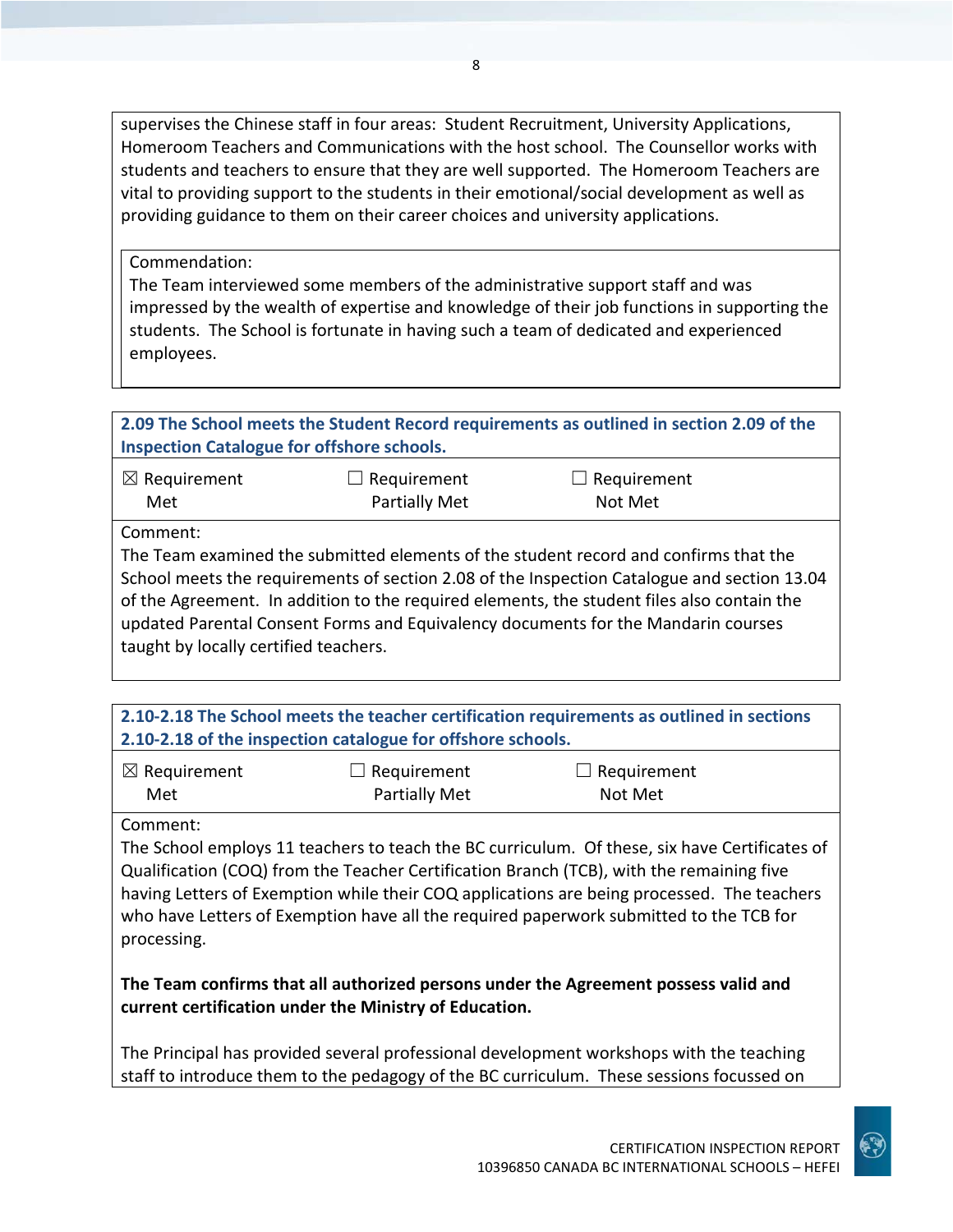First Peoples Principles of Learning, assessment methodologies and self-assessment. In addition, new Science 10 and Physics 11/12 books that support the revised curriculum were introduced this year and extensive use of the BC curriculum site also helps the new teachers adapt to the revised curriculum.

The School also employs two locally certified Chinese national teachers to teach the exempted courses of Physical Health Education 10 and Arts Studio 10. The Team examined their translated teacher credentials and confirms that they are valid.

The School provided criminal record check evidence for all their local Chinese national staff in the form of employment cards. The Team was informed that these cards are only attainable for persons who do not have criminal records.

Commendation:

The Principal does an excellent job in helping the teachers develop in their professional growth by providing them with targeted workshops that are relevant to their daily teaching.

**2.19 The School meets the requirements for curriculum implementation outlined in section 2.19 of the inspection catalogue for offshore schools.**

| $\boxtimes$ Requirement | $\Box$ Requirement   | $\Box$ Requirement |
|-------------------------|----------------------|--------------------|
| Met                     | <b>Partially Met</b> | Not Met            |

Comment:

The Team reviewed course documentation submitted by the School. Course documents indicated appropriate implementation of the curriculum. Specifically, course documents provided evidence of big ideas, curricular competencies, and alignment of content. There was evidence that a variety of formative and summative assessment practices allow for students to effectively demonstrate their learning.

Literacy instruction was evident across curricular areas. Specific examples included the effective teaching of reading comprehension strategies, the introduction of vocabulary at the beginning of lessons and the teaching of the use of context to understand the meaning of text.

The School continues to focus on student self-assessment and the infusion of First Peoples Principles of Learning. Progress toward achieving this goal was evident in the discussions with the teachers.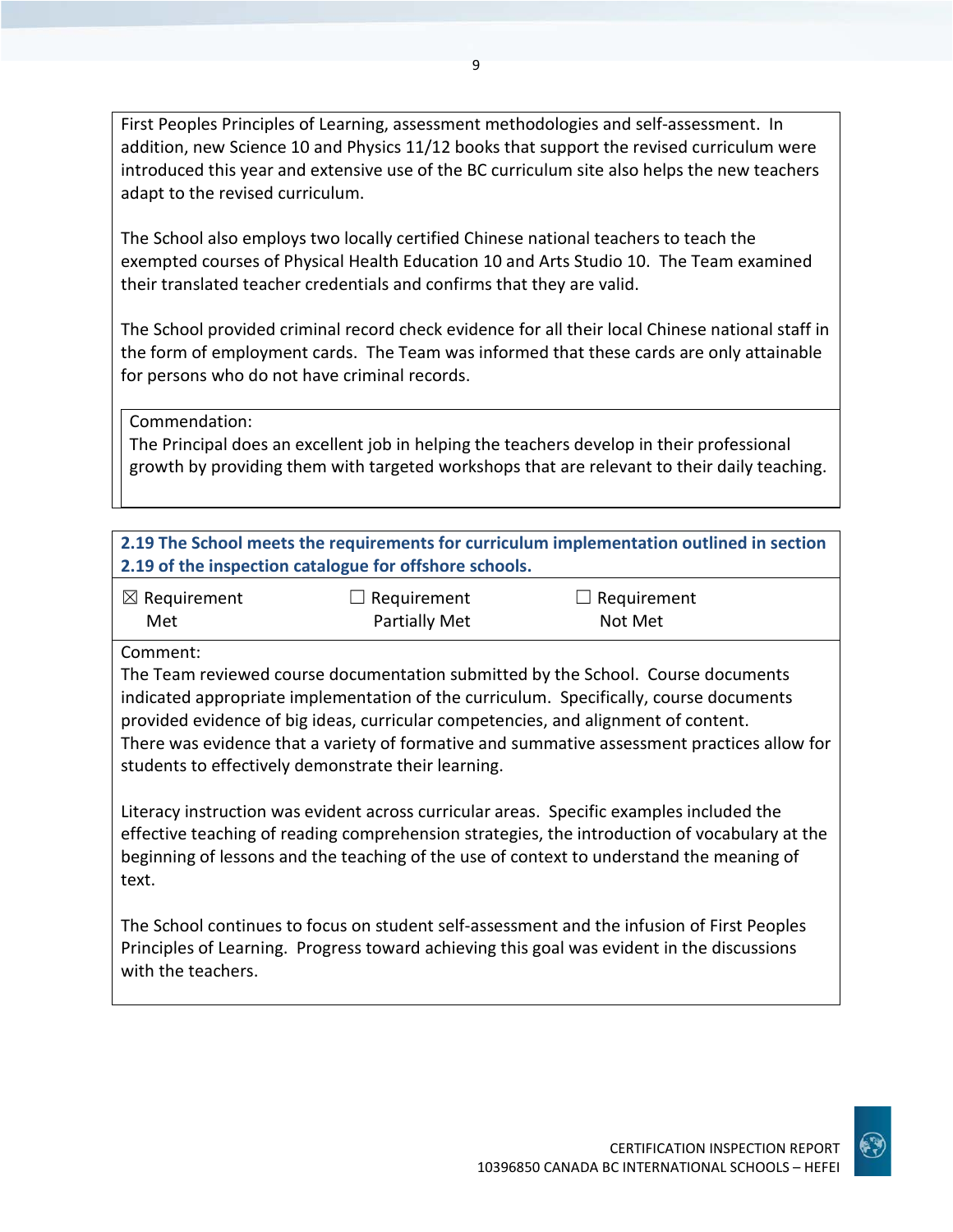|                                      | as outlined in section 2.20 of the inspection catalogue for offshore schools. | 2.20 The School meets the requirements for English language assessment and acquisition                                                                                                                                                                                                                                                                                       |
|--------------------------------------|-------------------------------------------------------------------------------|------------------------------------------------------------------------------------------------------------------------------------------------------------------------------------------------------------------------------------------------------------------------------------------------------------------------------------------------------------------------------|
| $\boxtimes$ Requirement<br>Met       | Requirement<br><b>Partially Met</b>                                           | Requirement<br>Not Met                                                                                                                                                                                                                                                                                                                                                       |
| Comment:<br>English language skills. |                                                                               | The Team reviewed English language assessment and acquisition with the Principal and<br>members of the teaching staff. The School utilizes the International English Language Testing<br>System (IELTS) to formally assess student English language proficiency. In addition,<br>classroom teachers informally assess the extent to which students are able to demonstrate   |
|                                      | School to provide additional support for these students.                      | As part of the entrance examination procedures, the School identifies students who score<br>between 50 and 60 percent on the IELTS. These students are monitored by the Principal to<br>ensure that they are succeeding in the English language environment of the School. In<br>addition, teachers provide "at risk" lists to the principal on a monthly basis to allow the |
|                                      | the Speech Club allow students improve their English language skills.         | All students are provided with IELTS training courses provided by Chinese teachers in the<br>after-school program. Finally, extra-curricular clubs such as the Model United Nations and                                                                                                                                                                                      |
| Commendation:                        | would experience at a typical British Columbia high school.                   | The School is to be commended for the range of extra-curricular clubs that are made<br>available to students. Extra-curricular offerings at the school is similar to what students                                                                                                                                                                                           |
| for offshore schools.                |                                                                               | 2.21(a-e) The School meets the course credit requirements (equivalency, challenge,<br>exemptions, and BAA courses) as outlined in section 2.21 (a-e) of the inspection catalogue                                                                                                                                                                                             |
| $\boxtimes$ Requirement<br>Met       | $\Box$ Requirement<br><b>Partially Met</b>                                    | Requirement<br>Not Met                                                                                                                                                                                                                                                                                                                                                       |
| Comment:                             | This BAA course had been approved by the Ministry of Education.               | The School offers one Board/Authority Authorized (BAA) course, ESL 10 - Canadian Studies.                                                                                                                                                                                                                                                                                    |
|                                      | 10 are taught in the Career and Life Studies class by a BC-certified teacher. | The School has received an exemption to deliver Physical and Health Education 10 and Fine<br>Arts 12 by locally certified teachers. The health components of Physical and Health Education                                                                                                                                                                                   |

10

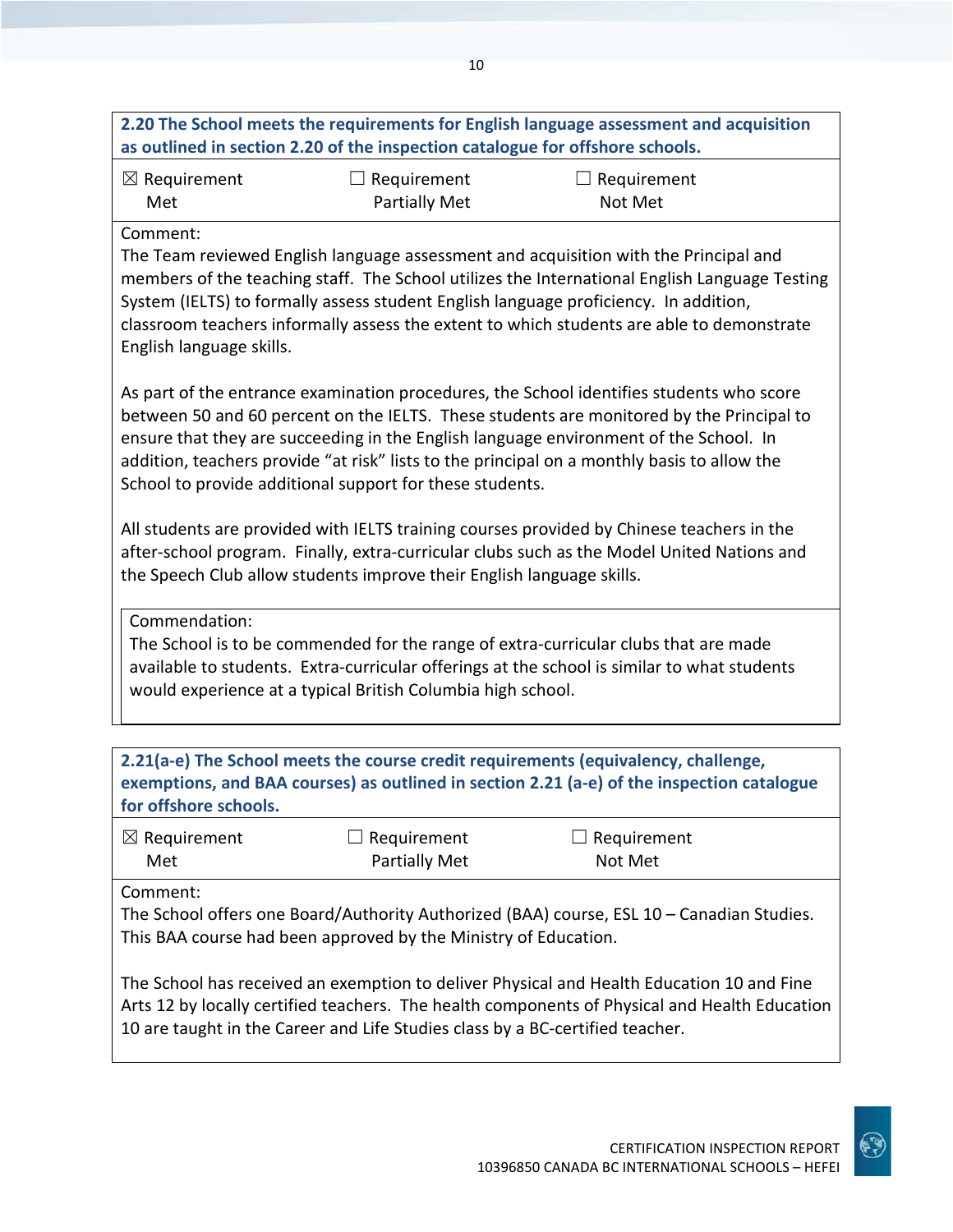| 2.21(f-g) The School meets the course overview/course planning requirements as outlined<br>in Schedule B Part I, 2. (e) of the Agreement; namely, that all BC program courses offered in<br>the School meet or exceed the ministry learning outcomes/learning standards identified in<br>the educational program guides for each course.                                                                 |                                                                                                                                                                          |                               |  |  |
|----------------------------------------------------------------------------------------------------------------------------------------------------------------------------------------------------------------------------------------------------------------------------------------------------------------------------------------------------------------------------------------------------------|--------------------------------------------------------------------------------------------------------------------------------------------------------------------------|-------------------------------|--|--|
| $\boxtimes$ Requirement<br>Met                                                                                                                                                                                                                                                                                                                                                                           | $\Box$ Requirement<br><b>Partially Met</b>                                                                                                                               | Requirement<br>Not Met        |  |  |
| Comment:<br>standards.                                                                                                                                                                                                                                                                                                                                                                                   | The Team reviewed the course documentation submitted by the School. All courses<br>demonstrated learning outcomes and learning standards that meet or exceed BC Ministry |                               |  |  |
| All courses included evidence of Big Ideas, curricular competencies, content learning<br>intentions and learning activities. Overall, course planning documents were detailed<br>providing evidence of appropriate planning on the part of teachers. Course planning ranged<br>from acceptable to exemplary.                                                                                             |                                                                                                                                                                          |                               |  |  |
| There were no sub-standard planning documents in evidence.                                                                                                                                                                                                                                                                                                                                               |                                                                                                                                                                          |                               |  |  |
| Commendation:<br>The School is to be commended for the quality of the course documents that were<br>submitted. Planning reflects advanced implementation of the revised curriculum.                                                                                                                                                                                                                      |                                                                                                                                                                          |                               |  |  |
|                                                                                                                                                                                                                                                                                                                                                                                                          |                                                                                                                                                                          |                               |  |  |
| 2.22 The School meets the instructional time allotment requirements as outlined in section<br>4.5 of the inspection catalogue for offshore schools, including the requirements set out in<br>sections 1.1 to 6, with the exception of s. 4(5)(b), 4 (6), 5 (8)(a) and (d) and s. 5.3 of<br>Ministerial Order 41/91, the Educational Standards Order, enacted under the Independent<br><b>School Act.</b> |                                                                                                                                                                          |                               |  |  |
| $\boxtimes$ Requirement<br>Met                                                                                                                                                                                                                                                                                                                                                                           | $\Box$ Requirement<br><b>Partially Met</b>                                                                                                                               | $\Box$ Requirement<br>Not Met |  |  |
| Comment:<br>For BC courses, the School provides 5 hours of instruction per day for 184 days per year for a<br>total of 920 hours of instruction per school year, exceeding the Ministry requirement of a<br>minimum of 850 hours of instruction per year.                                                                                                                                                |                                                                                                                                                                          |                               |  |  |
| The timetable is divided into two equal semesters with individual courses offered in each<br>semester. The only exception is Composition 11 and Spoken Language 11 are offered as<br>linear courses.                                                                                                                                                                                                     |                                                                                                                                                                          |                               |  |  |
|                                                                                                                                                                                                                                                                                                                                                                                                          |                                                                                                                                                                          |                               |  |  |

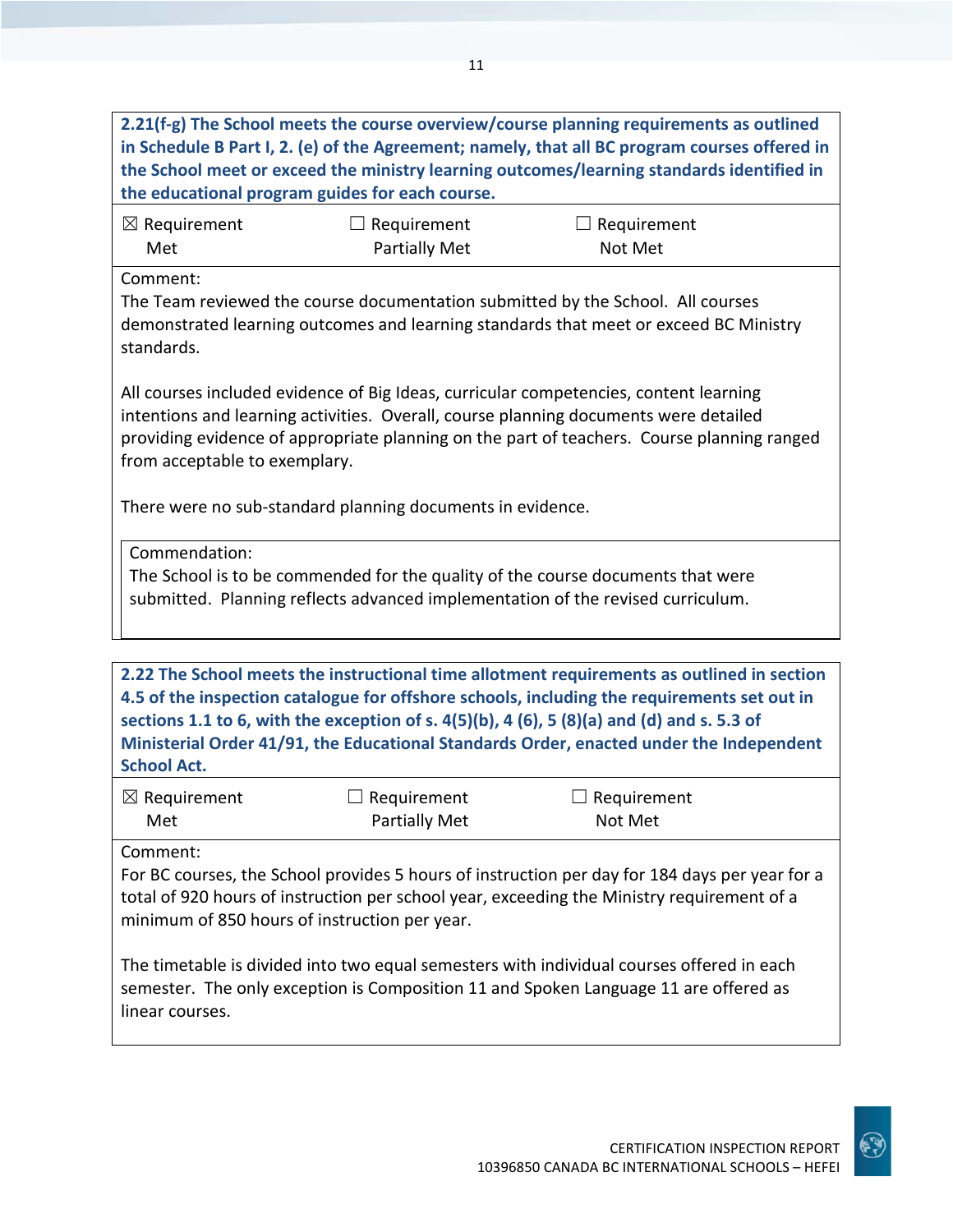| the inspection catalogue for offshore schools.                                                                                                                                                                                                                                                                                                                                                                                                              |                                            | 2.23 The School meets the assessment methods requirements as outlined in section 2.23 of |  |
|-------------------------------------------------------------------------------------------------------------------------------------------------------------------------------------------------------------------------------------------------------------------------------------------------------------------------------------------------------------------------------------------------------------------------------------------------------------|--------------------------------------------|------------------------------------------------------------------------------------------|--|
| $\boxtimes$ Requirement<br>Met                                                                                                                                                                                                                                                                                                                                                                                                                              | $\Box$ Requirement<br><b>Partially Met</b> | $\Box$ Requirement<br>Not Met                                                            |  |
| Comment:<br>The School utilizes a variety of assessment practices. The use of differentiated assessment<br>includes both formative and summative assessment tools to determine student progress. As<br>evidenced in the course planning documents assessment practices such as observations,<br>questioning, student presentations and projects, written assignments, student journals,<br>quizzes and exams are utilized by teachers across subject areas. |                                            |                                                                                          |  |
| Formative and summative assessment practices are reviewed and discussed at staff<br>meetings. In addition, staff are utilizing standardized rubrics, school wide writing<br>assessments and cross-curricular assessments to enhance in-class subject specific<br>assessments.                                                                                                                                                                               |                                            |                                                                                          |  |
| The School continues to develop self-assessment tools that allow students to reflect on their<br>understanding of the core competencies. This is a stated goal of the School and staff are<br>engaged in professional development to better understand the development and use of self-<br>assessment tools.                                                                                                                                                |                                            |                                                                                          |  |
| Commendation:<br>The School is to be commended for its work in the area of assessment. Assessment<br>practices are varied and are designed to assess students' understanding of Big Ideas,<br>Curricular Competencies, and course content. A variety of learning activities are utilized by<br>teachers at the School.                                                                                                                                      |                                            |                                                                                          |  |
|                                                                                                                                                                                                                                                                                                                                                                                                                                                             |                                            |                                                                                          |  |
| the inspection catalogue for offshore schools.                                                                                                                                                                                                                                                                                                                                                                                                              |                                            | 2.24 The School meets the learning resources requirements as outlined in section 2.24 of |  |
| $\boxtimes$ Requirement                                                                                                                                                                                                                                                                                                                                                                                                                                     | Requirement                                | Requirement                                                                              |  |

☒ Requirement Met ☐ Requirement Partially Met ☐ Requirement Not Met

Comment:

The School reported that they have continued to develop their library to include a growing collection of resources for students and staff. It was also reported that the School has subscribed to a number of newspapers to strengthen the library and to allow for teachers to more effectively plan activities related to current events. Unfortunately, due to the virtual inspection process the Team was unable to examine the library resources.

The School has a 35-station computer lab that was refurbished over the past summer. All classrooms in the School have wireless connectivity allowing students to use personal devices

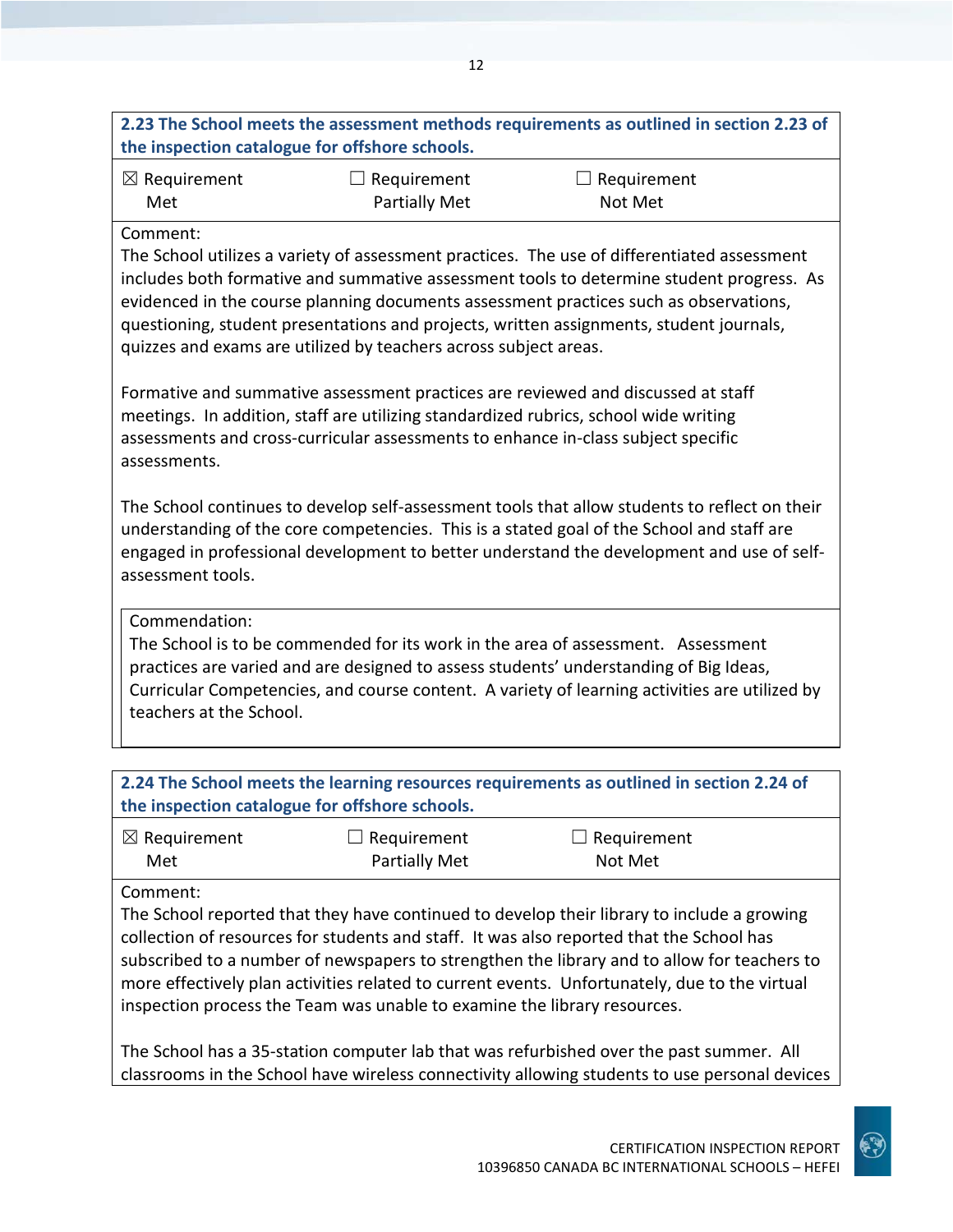at the discretion of their teachers. In addition, the School has access to a large computer lab at Hefei No. 1 School that is available for use for larger assessments and group activities.

The School is to be commended for using technology effectively during the COVID-19 pandemic. Despite a number of teachers not being present at the School due to travel restrictions, lessons are provided synchronously and asynchronously using a variety of technology tools. Students submit their work in a number of ways utilizing technology. One example of innovative practice is to have students record their group discussion and then submit them electronically to their teacher who uses the recording to assess student progress in spoken English.

#### **2.25 The School meets the student progress report requirements as outlined in section 2.25 of the inspection catalogue for offshore schools.**

| $\boxtimes$ Requirement | $\Box$ Requirement   | $\Box$ Requirement |
|-------------------------|----------------------|--------------------|
| Met                     | <b>Partially Met</b> | Not Met            |

Comment:

The School formally reports student progress to parents four times per year in November, January, April, and June. Student led parent/teacher/student conferences are provided in the November and April reporting periods. The School utilizes *Schoology*, an online reporting tool, which allows parents and students to access student grades and reporting on an ongoing basis. The School provides parents with the opportunity to attend a session where they are provided with instruction in the use of *Schoology.*

Counselling time is provided in the afternoon "Chinese Program" where issues are identified and reported to the School administration and the relevant teachers. Parents are informed of concerns when it is deemed to be appropriate or necessary.

The School is exploring the use of Windsor Hart Tess, a student information system, to provide more meaningful reports that include information about the core competencies and social development.

Commendation:

The School is to be commended for the way in which it involves parents in understanding the reporting tools used by the school. Specifically, the *Schoology* session provided to parents is an example of best practice in student progress reporting.

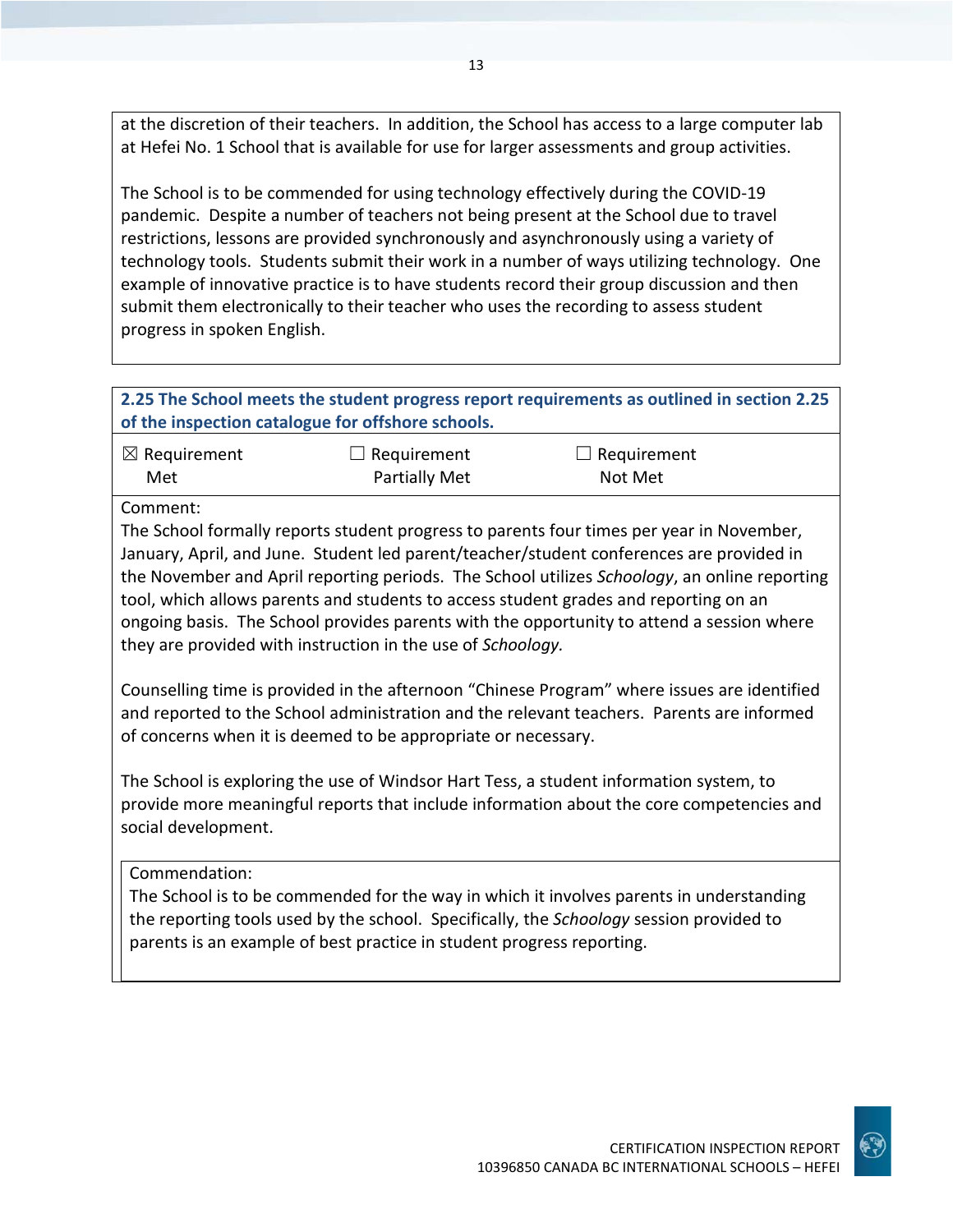## **2.26 The School meets the parent/student handbook requirements as outlined in section 2.26 of the inspection catalogue for offshore schools.**

| $\boxtimes$ Requirement | $\Box$ Requirement   | $\Box$ Requirement |
|-------------------------|----------------------|--------------------|
| Met                     | <b>Partially Met</b> | Not Met            |

#### Comment:

The Team reviewed the 2020/2021 student and parent handbook. The handbook is written in both English and Chinese. It includes a variety of information including: Principal's Welcome, the School Mission Statement, the daily schedule, the learning assessment policy, information regarding the reporting of student progress, the dispute resolution process, information regarding extra-curricular activities and a number of policies related to student conduct.

The handbook is comprehensive and provides meaningful information to students and parents.

| 2.27 The School meets the teacher handbook requirements as outlined in section 2.27 of<br>the inspection catalogue for offshore schools.                                                                                                                                                                                                   |                              |                                                                                   |  |
|--------------------------------------------------------------------------------------------------------------------------------------------------------------------------------------------------------------------------------------------------------------------------------------------------------------------------------------------|------------------------------|-----------------------------------------------------------------------------------|--|
| $\boxtimes$ Requirement<br>Met                                                                                                                                                                                                                                                                                                             | Requirement<br>Partially Met | $\Box$ Requirement<br>Not Met                                                     |  |
| Comment:<br>The Team reviewed the staff handbook. The handbook is common to all Canada British<br>Columbia International Schools. The handbook is comprised of five sections: CBC<br>International Schools in China, Professional Responsibilities, School Organization, Assessment<br>and Evaluation, and School Policies and Procedures. |                              |                                                                                   |  |
|                                                                                                                                                                                                                                                                                                                                            |                              | The handbook provides detailed pertinent information including such things as the |  |

professional expectations of staff and a staff dispute resolution process. The Assessment and Evaluation section provides comprehensive information including a variety of recommended assessment practices.

| 2.28 The School meets the distributed learning requirements as outlined in section 18 of    |                                                                                                  |  |  |  |  |
|---------------------------------------------------------------------------------------------|--------------------------------------------------------------------------------------------------|--|--|--|--|
| the Agreement and section 2.28 of the inspection catalogue for offshore schools.            |                                                                                                  |  |  |  |  |
| $\boxtimes$ Requirement<br>Met                                                              | $\Box$ Requirement<br>$\Box$ Requirement<br>$\Box$ Not<br>Partially Met<br>Not Met<br>Applicable |  |  |  |  |
| Comment:                                                                                    |                                                                                                  |  |  |  |  |
| The School provides distributed learning opportunities for students to enrol in Anatomy and |                                                                                                  |  |  |  |  |
| Physiology 12 and Calculus 12. The courses are offered through the Business Company of      |                                                                                                  |  |  |  |  |
| Kamloops Public School District 73, Global Education.                                       |                                                                                                  |  |  |  |  |

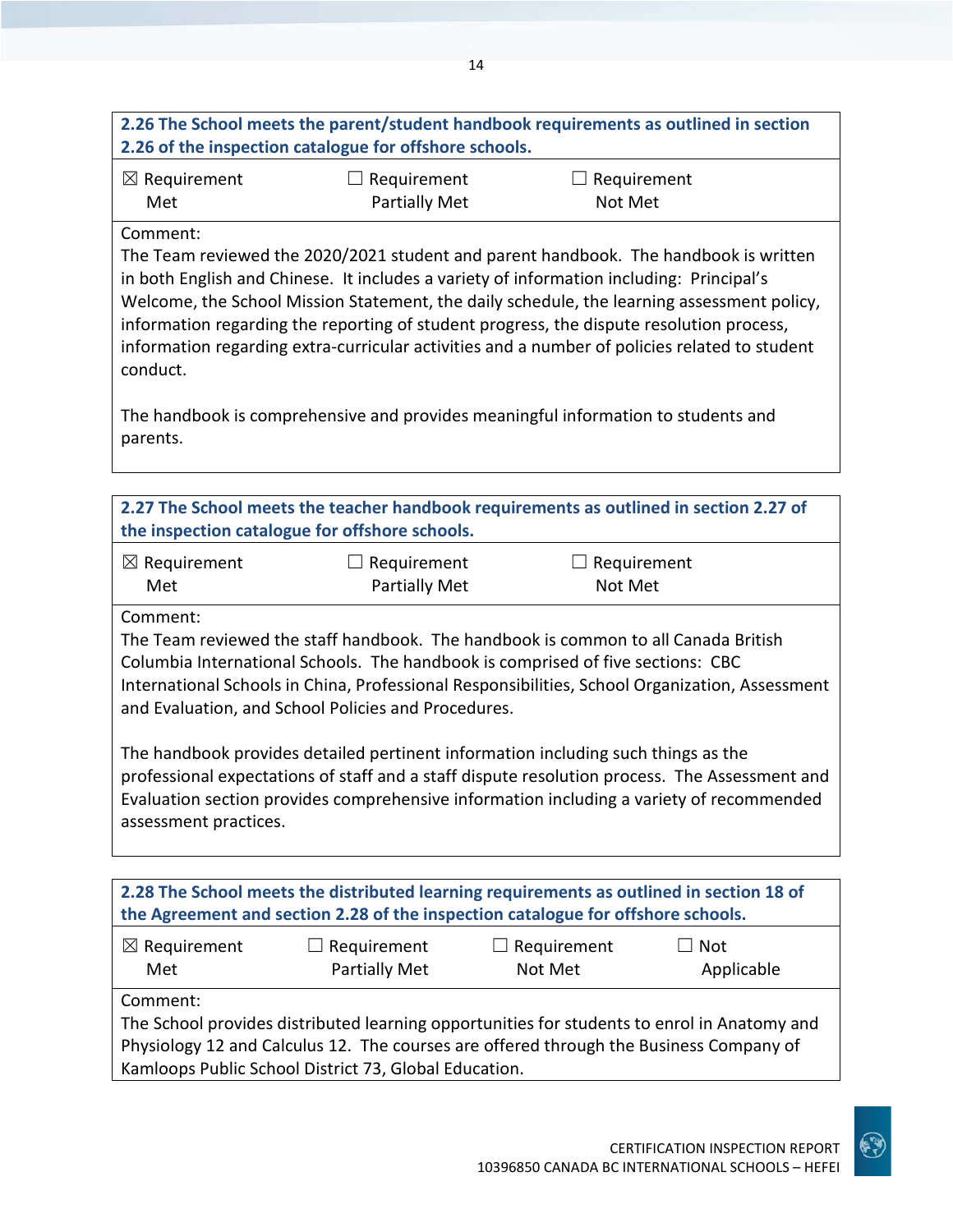58 students are enrolled in Calculus 12; 2 students are enrolled in Anatomy and Physiology 12. The Principal and vice principal manage the program. Assistants are utilized to invigilate assessments.

Students engage in distributed learning primarily on the weekends. Exams are written in the Hefei No. 1 computer lab.

## **CONCLUSION**

## **Commendations**

### **The Inspection Team wishes to recognize the Owner/Operator, Principal, staff, and Offshore School Representative of Canada British Columbia Schools – Hefei for:**

- strong and inspiring leadership through the Principal and his team of collaborative staff who envision a school that supports students to be successful through community and collaboration.
- continuing to reach out and market the school to the local community during the COVID-19 pandemic summer months in preparation for the smooth opening of school in the fall.
- providing a continuity of instruction during COVID-19 using techniques such as coteaching, online teaching tools and the opportunity for students to submit work in a number of innovative ways utilizing technology.
- supporting the online teachers through the use of teacher aides in the classrooms who work closely with the teachers in providing the students with the best online learning experiences. In addition, the School supports students through a strong homeroom program that provides them with non-academic supports that enable them to concentrate on their studies to be successful.
- developing a school community that mimics a typical onshore BC school with a variety of student clubs, activities, and intra-house competition.
- Involving parents in their children's education through the establishment of a Parent Council.

10396850 CANADA BC INTERNATIONAL SCHOOLS – HEFEI